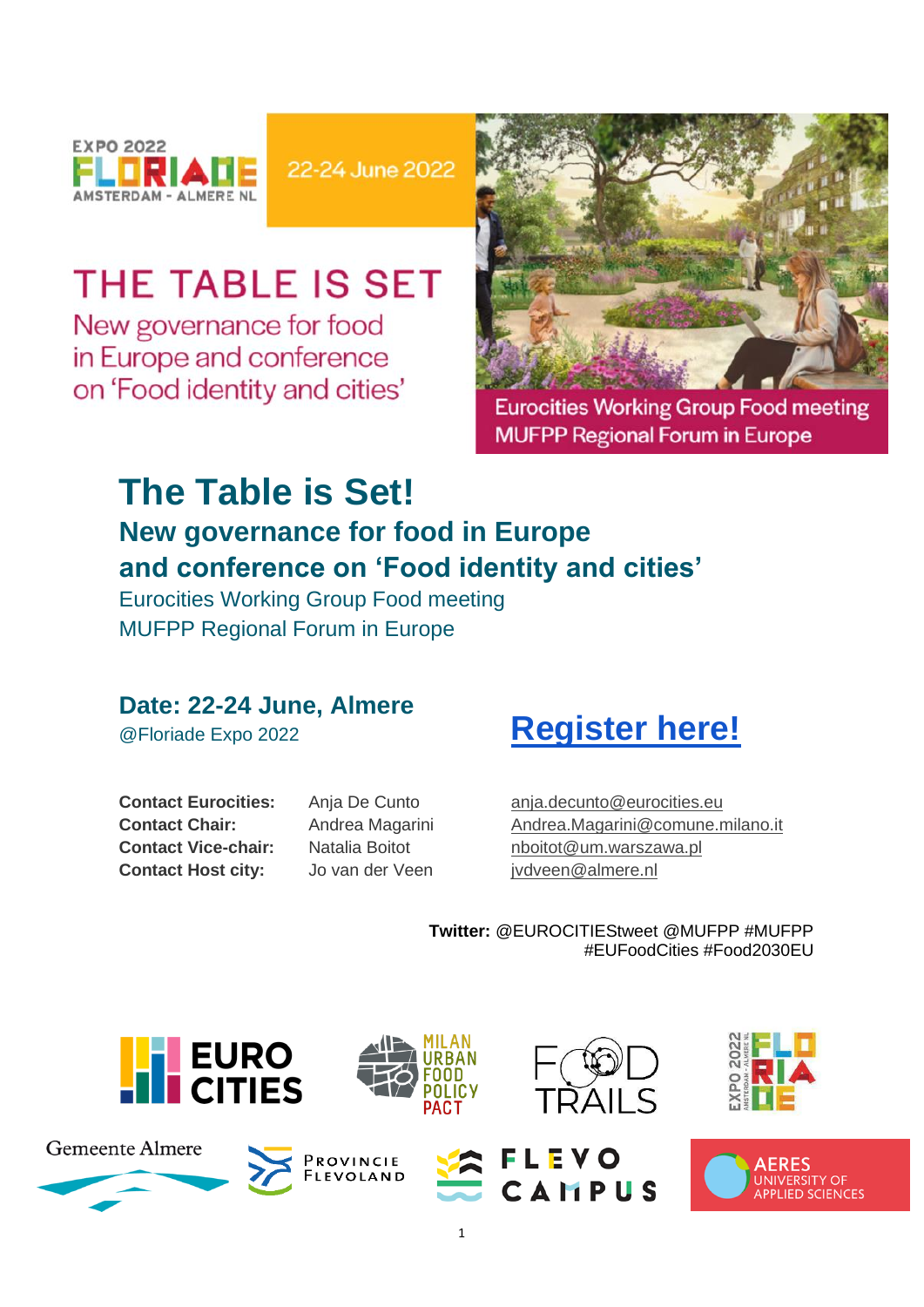### **Intro to the event**

Eurocities and MUFPP European cities will be meeting on 22-24 June in Almere, The Netherlands, alongside the Floriade Expo 2022. Cities will have the opportunity to attend the expo free of charge and discuss new and old challenges to transform the urban food system. <https://floriade.com/en/>

The meeting will focus on the following topics:

#### **Multilevel governance collaboration**

From the EU Farm to Fork to national food strategies, how are national and EU governments including cities when developing food policies?

### **Food Environment**

How to shape the surrounding of European citizens with food that is healthy and affordable? How to collaborate with the private sector?

#### **Food identity & Social inclusion**

From food as a cultural tool to food aid solutions and citizens engagement, how to reach out to all citizens for ambitious food policies?

#### **Local & Regional Food**

From food resilience to local food supply chains, how to engage producers, achieve healthy urban soils for local food production and improve biodiversity?

#### **Food for a Healthy Planet**

From sustainable catering to no plastic packaging and food waste reduction, how to achieve circular economy and climate friendly solutions for food?

### **Meeting overview**

| Day 1<br>Wednesday<br>22 June | Meeting of the Eurocities working group food and MUFPP regional<br>forum<br>Plenary: new governance model for food in Europe<br>Co-learning and co-creating sessions on food innovation                                                                                      |
|-------------------------------|------------------------------------------------------------------------------------------------------------------------------------------------------------------------------------------------------------------------------------------------------------------------------|
| Day 2<br>Thursday<br>23 June  | Open conference: Food identity and cities<br>Plenary with inspiring speakers about Almere food system, food<br>$\bullet$<br>identity and other cities' experience<br>Interactive workshops about food research, city experiences, and<br>$\bullet$<br>sustainable gastronomy |
| Day 3<br>Friday<br>24 June    | <b>Study visits in Almere</b><br>Oosterwold area with innovative planning approach for bottom-up<br>development of urban agriculture<br>• Farm of the Future, combining agroecological production with<br>biodiversity, agroforestry and precision agriculture.              |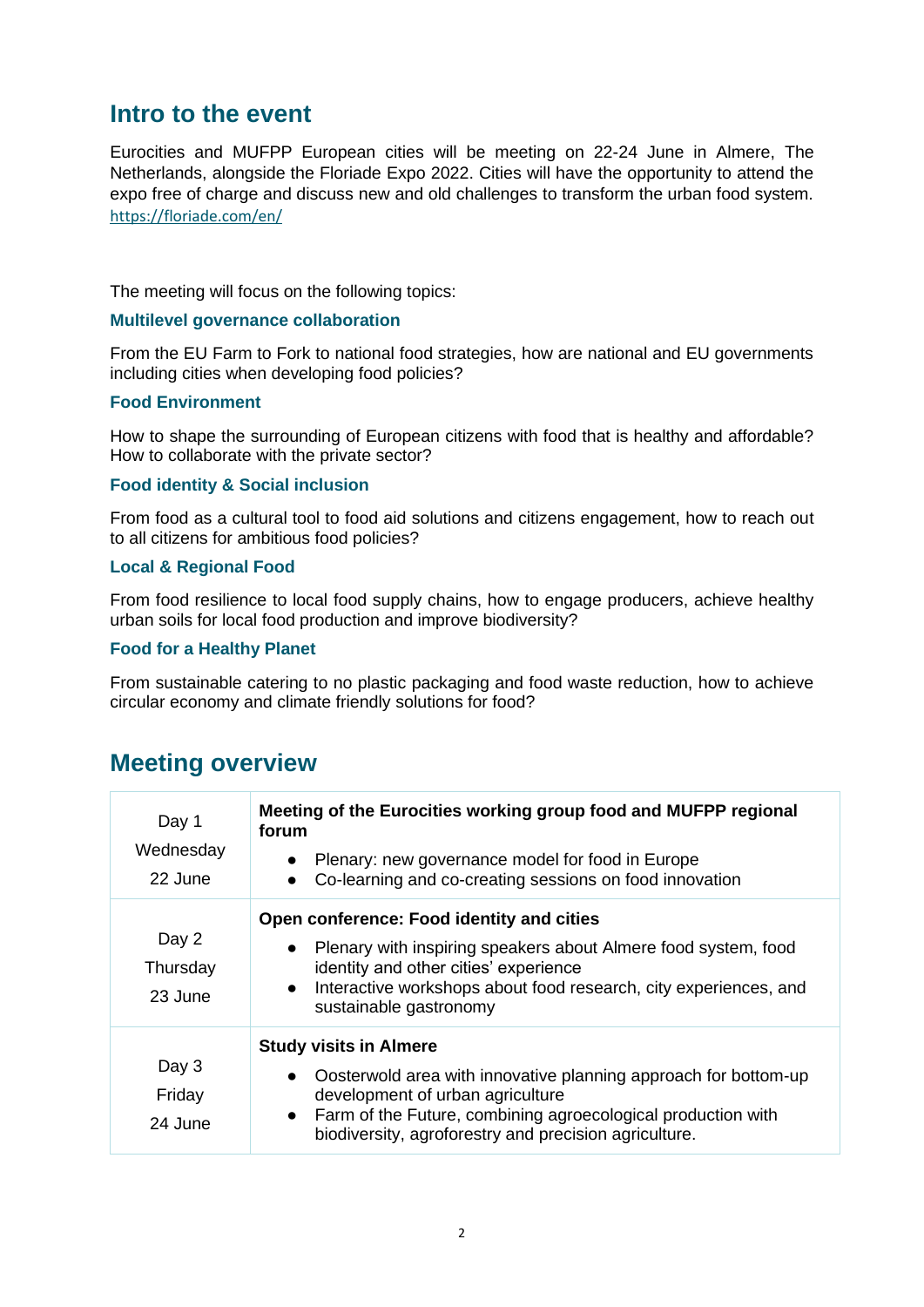## **22 June 2022:**

### **meeting of Eurocities working group food and MUFFP regional forum in Europe**

*Event for city representatives member of Eurocities or signatory of the MUFPP and invited speakers only.*

| 8.45-9.00   | Meeting point in front of Strand22 (Esplanade 14, Almere) for departure to<br>Floriade by boat                                                                                                                                                                                                                                                                                                                                                                                                                                                                                                                                                                                                                                                                                                                                                                         |
|-------------|------------------------------------------------------------------------------------------------------------------------------------------------------------------------------------------------------------------------------------------------------------------------------------------------------------------------------------------------------------------------------------------------------------------------------------------------------------------------------------------------------------------------------------------------------------------------------------------------------------------------------------------------------------------------------------------------------------------------------------------------------------------------------------------------------------------------------------------------------------------------|
| 9.30-10.00  | Arrival at Floriade, Weerwater Entrance (Arboretum West 100, Almere) and<br>walk-in. Registration and welcome coffee in Natural Pavilion (see <i>map</i> : #100)                                                                                                                                                                                                                                                                                                                                                                                                                                                                                                                                                                                                                                                                                                       |
| 10.00-10.15 | Welcome to the meeting<br>by Roelie Bosch, Alderman city of Almere                                                                                                                                                                                                                                                                                                                                                                                                                                                                                                                                                                                                                                                                                                                                                                                                     |
| 10.15-10.40 | Welcome and intro to the day<br>Eurocities Working Group food and Milan Urban Food Policy Pact update<br>Andrea Magarini, Eurocities WG Food Chair, director food policy area, City of<br>Milan                                                                                                                                                                                                                                                                                                                                                                                                                                                                                                                                                                                                                                                                        |
| 10.40-12.15 | Debate: a new multi-level governance for food in Europe, how cities,<br>national governments and the EU can work for food system transformation<br>Moderated by Anja de Cunto, Eurocities<br>The Dutch example: 'City Deal Towards a healthy and sustainable food<br>environment'<br>Steven Kroesbergen, Policy Officer Urban Agenda, Ministry of Interior<br>• Froukje Idema, Program Manager Food, City of Ede<br>National food policies co-creation: successful practices from across Europe<br>Anne Pøhl Enevoldsen, Head of Division, Danish Ministry of Food,<br><b>Agriculture and Fisheries</b><br>Henry Dimbleby, special rapporteur for the UK national food strategy<br>The role of the upcoming EU food legislation in enabling multi-level governance,<br>Marion Maignan, policy analyst, European Commission, DG AGRI<br>Followed by open debate and Q&A |
| 12.15-12.30 | Presentation exhibition 'the Table is Set'<br>Jasper Zandkamp and Tess van Baaren, Interns at Flevo Campus, students<br>Cultural Heritage at Reinwardt Academy                                                                                                                                                                                                                                                                                                                                                                                                                                                                                                                                                                                                                                                                                                         |
| 12.30-12.35 | <b>Group picture</b>                                                                                                                                                                                                                                                                                                                                                                                                                                                                                                                                                                                                                                                                                                                                                                                                                                                   |
| 12.35-14.25 | Lunch and visit of the exhibition 'The Table is Set'<br>Discover the tastes of Floriade in the various pavilions or at the Food trucks<br>square (see map: #2). Lunch is at own cost.                                                                                                                                                                                                                                                                                                                                                                                                                                                                                                                                                                                                                                                                                  |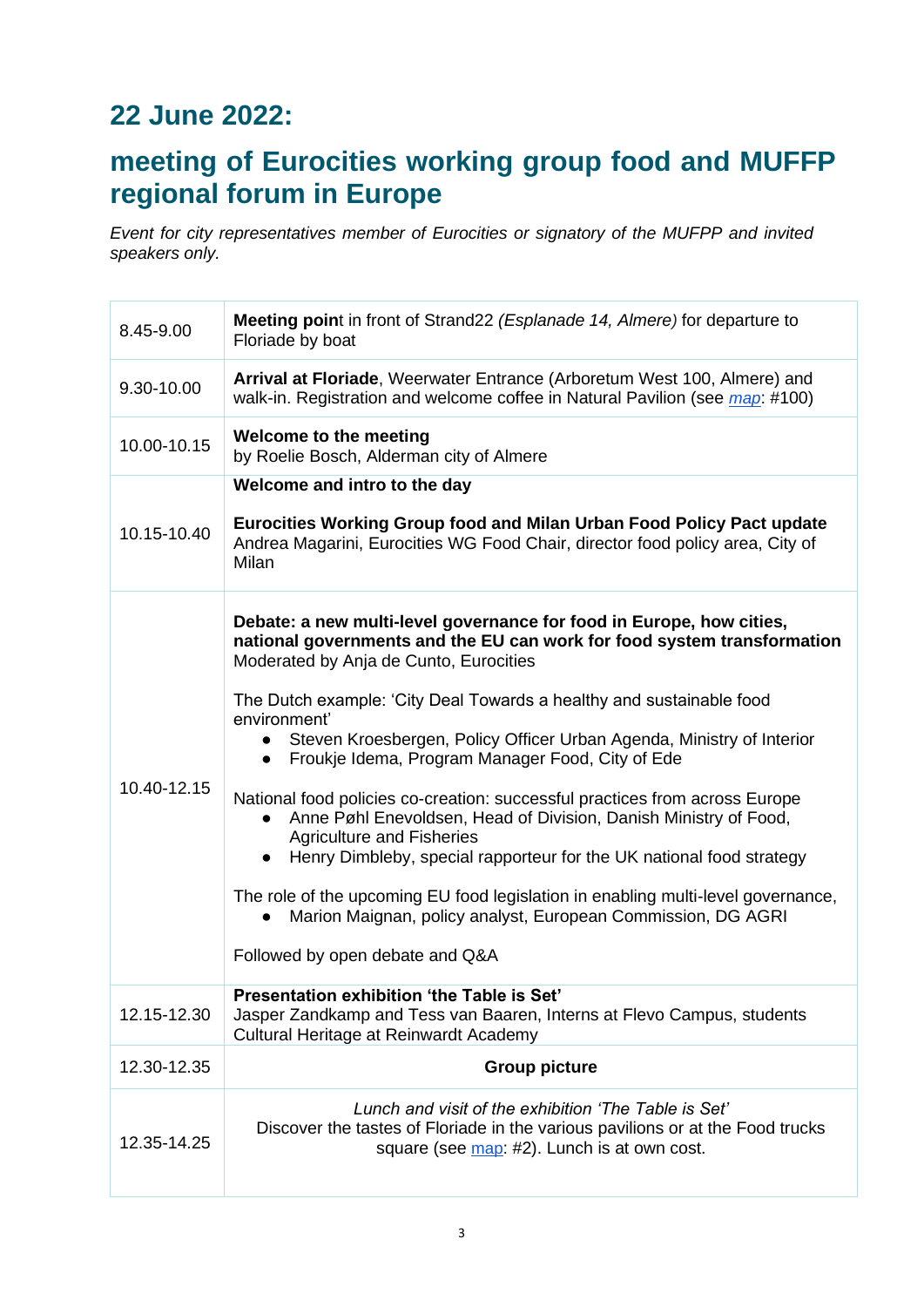| 14.25-14.45 | Welcome and presentation of the afternoon sessions<br>Location: Aeres University Building, room 3.06 (see map #98)                                                                                                                                                                                                                                                                                                                                                                                                                                                                                                                                                                                                                                                                                                                                                                                       |
|-------------|----------------------------------------------------------------------------------------------------------------------------------------------------------------------------------------------------------------------------------------------------------------------------------------------------------------------------------------------------------------------------------------------------------------------------------------------------------------------------------------------------------------------------------------------------------------------------------------------------------------------------------------------------------------------------------------------------------------------------------------------------------------------------------------------------------------------------------------------------------------------------------------------------------|
| 14.45-15.45 | Co-creation sessions, new solutions to old and new challenges- PART 1<br>Cities will come together to co-create innovative solutions to old and new<br>challenges related to the urban food system. These workshops aim to encourage<br>cities to share knowledge, good practices and hands-on advice on current and<br>common challenges they face locally. Cities are encouraged to question their<br>practices, to collectively identify replicable and innovative solutions, and to learn<br>and get inspired by each other to improve their local food system.<br>Four parallel co-creation sessions around the topic of:<br>Food Environment (Aeres University building, room 4.01)<br>Food Identity & Social Inclusion (Aeres University building, room 4.02)<br>Local & Regional Food (Aeres University building, room 4.03)<br>Food for a Healthy Planet (Aeres University building, room 3.08) |
| 15.45-16.00 | short break                                                                                                                                                                                                                                                                                                                                                                                                                                                                                                                                                                                                                                                                                                                                                                                                                                                                                              |
| 16.00-17.00 | Co-creation sessions, new solutions to old and new challenges- PART 2                                                                                                                                                                                                                                                                                                                                                                                                                                                                                                                                                                                                                                                                                                                                                                                                                                    |
| 17.00-18.30 | <b>Utopia Island &amp; Agroforestry</b><br><b>Location: Aeres University Building, room 3.06</b><br>Movie followed by a discussion with Xavier San Giorgi (Weerwoud Foundation,,<br>Agroforestry Floriade Experience) and a visit to Utopia Island (see <i>map #197)</i> and<br>the Agroforesty plot                                                                                                                                                                                                                                                                                                                                                                                                                                                                                                                                                                                                     |
| 18.30-19.45 | Reception & Dinner with Regional food from Flevoland<br>You are welcomed for a reception and dinner with regional flavours and<br>ingredients from Flevoland. The dinner takes place in the Pavilllon of Flevo Food<br>(see map #132), an association of regional food producers.                                                                                                                                                                                                                                                                                                                                                                                                                                                                                                                                                                                                                        |
| 21.00       | <b>Boat back to Almere</b>                                                                                                                                                                                                                                                                                                                                                                                                                                                                                                                                                                                                                                                                                                                                                                                                                                                                               |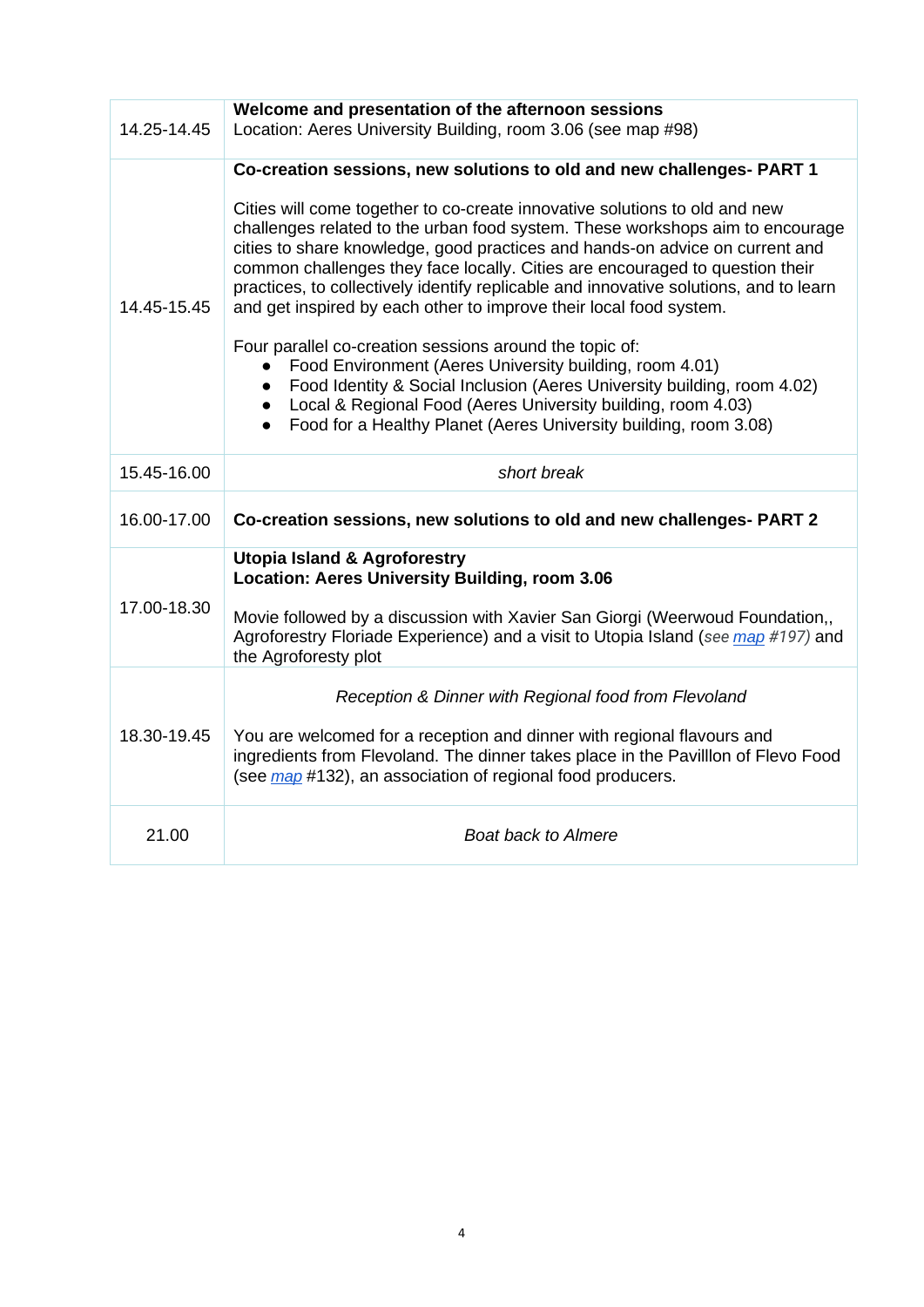## **Co-creation sessions:**

Cities will come together to co-create innovative solutions to old and new challenges related to the urban food system.

Four cities will present a challenge they are currently facing: from urban food production to food aid, from a healthy food environment to policies that enable food for a healthy planet.

Guided by facilitators, participating cities will come together to deliver suitable and innovative solutions, based on their local work and good practices.

Each participant will be able to be involved in only one of the following co-creation workshops, but lessons learned and common traits from the four sessions will be shared afterward.

### ● **Food Environment (Aeres University building, room 4.01)**

Representatives from the *city of Rotterdam* will present a challenge that links plans to promote carbon-neutral food logistics with strategies for making healthy food more accessible in the city's poorer neighbourhoods.

#### ● **Food Identity & Social Inclusion (Aeres University building, room 4.02)**

The *City of Warsaw* will present a pressing challenge related to the war in Ukraine: how to provide a constant supply of healthy food to the growing number of refugees and how to create a food aid strategy in the long term.

#### ● **Local & Regional Food (Aeres University building, room 4.03)**

Representatives from *Lille Metropole* will present a challenge around developing an integrated soil management at local level, and strengthened collaboration between researchers and practitioners on soil issues.

#### ● **Food for a Healthy Planet (Aeres University building, room 3.08)**

Representatives from the *city of Turin* will present their challenge on linking youth, food, and climate policies and create a successful strategy to regularly include youth representatives and youth organisations in their policymaking.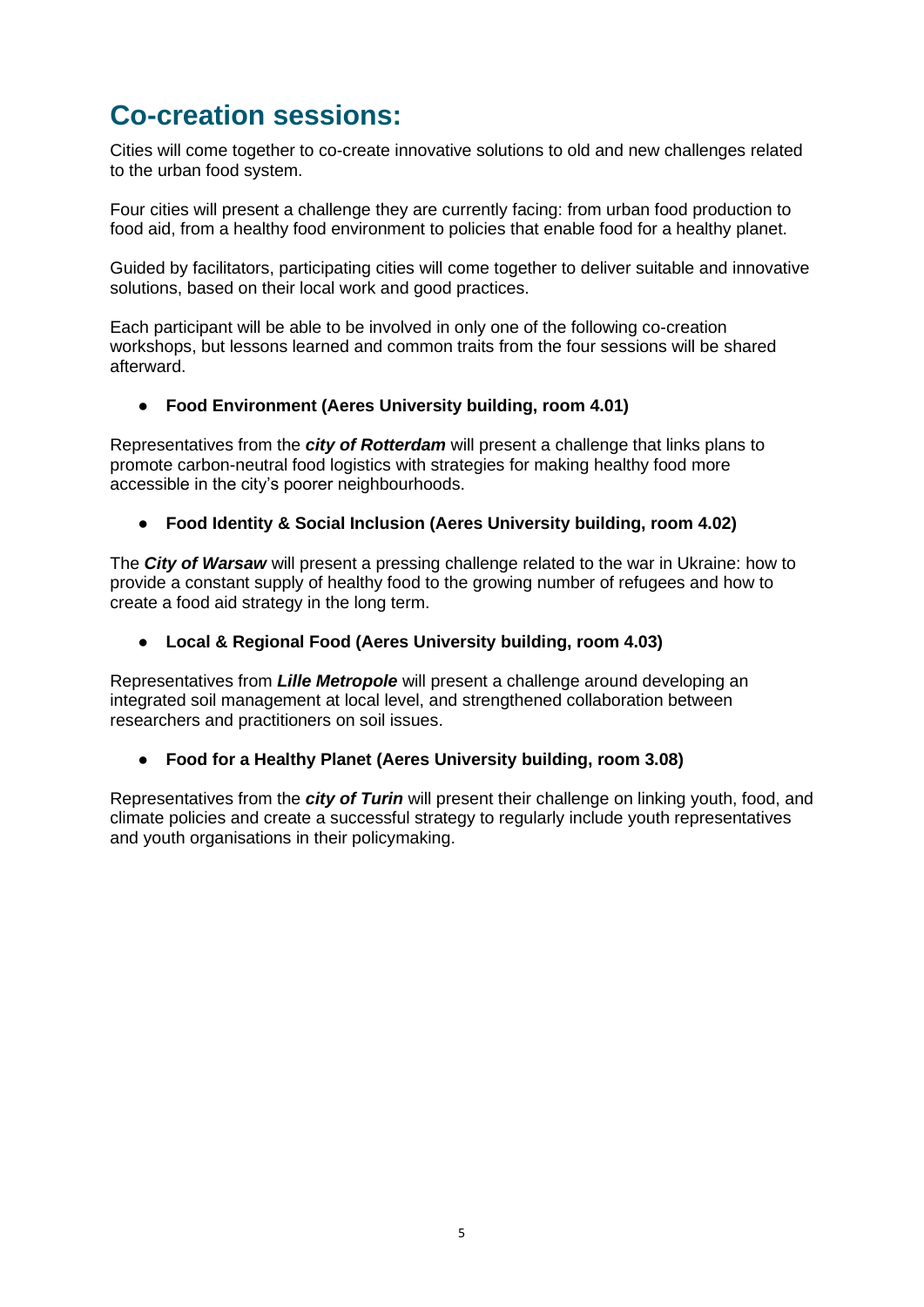## **23 June 2022:**

### **Conference 'The Table is Set, food identity and cities'**

### *Event open for the public*

This conference offers interactive presentations and debates between researchers, city representatives, and food practitioners on new trends in the food system and cities' role in it. The conference has a central focus on food identity and sociocultural inclusion with the specific and fascinating setting of Almere as a highly diverse multicultural society. Also inspiring related experiences from other cities across Europe are highlighted. The afternoon programme offers a range of interactive workshops focusing on the latest trends and advances in food policy, research, and emerging food practices.

| 8.45-9.00      | People who stay in Almere or arrive by public transport are strongly advised to<br>travel to Floriade by ferry boat.<br>Meeting point in front of Strand22 (Esplanade 14, Almere) for departure to<br>Floriade by boat                                                                                                                                                                                                                                                    |
|----------------|---------------------------------------------------------------------------------------------------------------------------------------------------------------------------------------------------------------------------------------------------------------------------------------------------------------------------------------------------------------------------------------------------------------------------------------------------------------------------|
| $9.30 - 10.00$ | Arrival at Floriade Weerwater Entrance (Arboretum West 100, Almere) and<br>walk-in. Registration and welcome coffee in Conference Pavilion (see map:<br>#15)                                                                                                                                                                                                                                                                                                              |
| 10.00 - 10.20  | <b>Opening and Welcome</b>                                                                                                                                                                                                                                                                                                                                                                                                                                                |
|                | by Roelie Bosch, Alderman city of Almere and Jan-Nico Appelman (tbc),<br>deputy province of Flevoland, and Xander de Bruine, Floriade Expo 2022<br>(chair)                                                                                                                                                                                                                                                                                                                |
|                | From Carrot Stew to Sopropo: The Changing Appetite of Almere                                                                                                                                                                                                                                                                                                                                                                                                              |
| 10.20-11.00    | How can we promote sustainable, safe and healthy food consumption<br>patterns among all groups within the Almere metropolitan region? And what<br>are lessons from experiences in Almere for cities worldwide?<br>This talk addresses the city of Almere, with its prominent food policy, location<br>in a food-producing hinterland and multi-cultural population, as an informative<br>living lab for food system transformations.                                      |
|                | Sigrid Wertheim-Heck, Lector Food and Healthy Living at the Aeres University<br>of Applied Sciences Almere<br>in collaboration with Anke Brons, Koen van der Gaast and Jan-Eelco Jansma,<br>PhD's Food and Healthy Living Aeres University of Applied Sciences Almere                                                                                                                                                                                                     |
|                | <b>What lessons from cities?</b>                                                                                                                                                                                                                                                                                                                                                                                                                                          |
| 11.00-11.45    | Inspiring city experiences with food policies addressing food identity,<br>sociocultural inclusion and regional food provisioning                                                                                                                                                                                                                                                                                                                                         |
|                | Birmingham food strategy: creating a social movement for change in a<br>$\bullet$<br>culturally diverse city<br>Tessa Lindfield, Assistant Director Public Health Division, Birmingham<br>Strengthening local food supply chains for Feeding the city of Milan<br>$\bullet$<br>Elisa Porreca, Food Policy Officer, Milan<br>Promoting a healthy and socially inclusive food environment in and<br>$\bullet$<br>around schools<br>Lieta Goetijn, Food Policy Officer, Gent |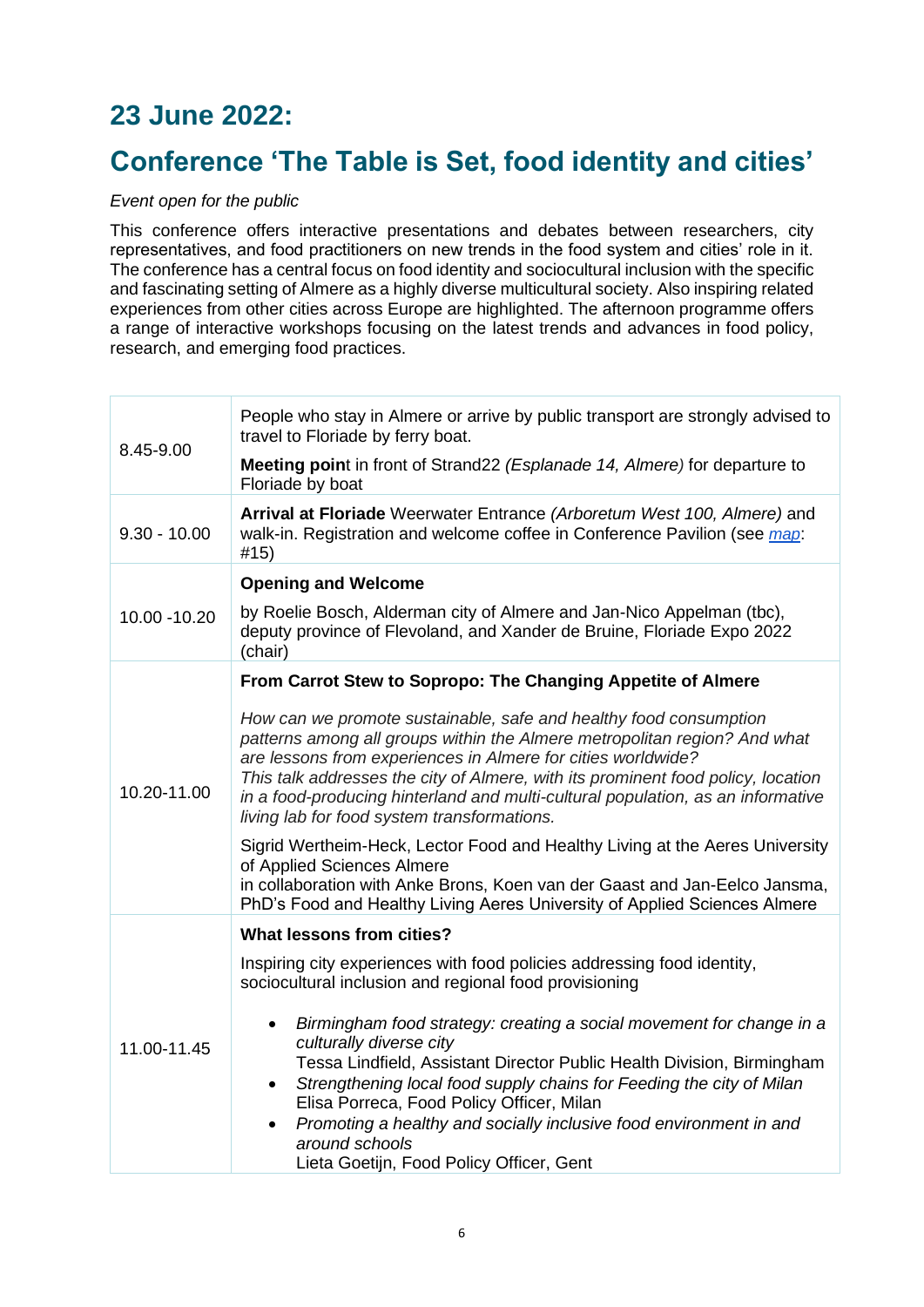| 11.45-12.00 | Coffee Break                                                                                                                                                                                                                                                                                                                                                                                                                                                |
|-------------|-------------------------------------------------------------------------------------------------------------------------------------------------------------------------------------------------------------------------------------------------------------------------------------------------------------------------------------------------------------------------------------------------------------------------------------------------------------|
|             | <b>Almere as Innovation Lab</b>                                                                                                                                                                                                                                                                                                                                                                                                                             |
| 12.00-12.30 | To directly engage Almere's citizens in research, carry out experiments, and<br>to communicate research findings, Flevo Campus rents a shop in Almere's<br>city centre. In this contribution we reflect on this particular way of doing<br>research. We share lessons learned, surprises, synergies, difficulties and<br>successes, and elaborate on how Flevo Campus is integrated with education<br>and research at Aeres University of Applied Sciences. |
|             | Lenno Munnikes (director Flevo Campus), Gaby van der Wens (researcher<br>Flevo Campus) and Esther Veen (Lector Urban Food Issues, Aeres University<br>Almere)                                                                                                                                                                                                                                                                                               |
| 12.30-13.00 | Unity in diversity: fostering more sustainable territorial food systems<br>through diversification                                                                                                                                                                                                                                                                                                                                                          |
|             | Stefan Wahlen looks at sustainable territorial food systems through three<br>different lenses of diversity: agro-biodiversity, bio-cultural diversity and<br>diversity in modes of organization and coordination. Based on empirical<br>examples he argues that diverse food systems are more sustainable.                                                                                                                                                  |
|             | by Stefan Wahlen, Professor of Food Sociology at Giessen University                                                                                                                                                                                                                                                                                                                                                                                         |
|             | Lunch and visit of the exhibition 'The Table is Set'                                                                                                                                                                                                                                                                                                                                                                                                        |
| 13.00-14.30 | Discover the tastes of Floriade in the various pavilions or at the Food trucks<br>square (see map: #2). Lunch is at own cost.                                                                                                                                                                                                                                                                                                                               |
|             | Innovation workshops: discussing researchers and cities' latest trends                                                                                                                                                                                                                                                                                                                                                                                      |
| 14.30-15.45 | Two rounds of parallel, interactive workshops focusing on the latest trends<br>and good practices are organised by a mix of researchers, cities, and<br>professionals.                                                                                                                                                                                                                                                                                      |
|             | Each participant will be able to attend one workshop for each round. Due to<br>limited availability, registrations for the workshops will be collected during the<br>morning. For location and description see below.                                                                                                                                                                                                                                       |
|             | Workshops take place in the following locations: Conference Pavilion<br>(see <i>map</i> : #15), Aeres University Building, (see <i>map</i> : #98)<br>Food Forum, (see <i>map</i> : #81).                                                                                                                                                                                                                                                                    |
| 15.45-16.15 | Tea break                                                                                                                                                                                                                                                                                                                                                                                                                                                   |
| 16.15-17.30 | Innovation workshops: discussing researchers and cities' latest trends                                                                                                                                                                                                                                                                                                                                                                                      |
|             | Round two. See description below.                                                                                                                                                                                                                                                                                                                                                                                                                           |
| 17.30-18.00 | End of conference                                                                                                                                                                                                                                                                                                                                                                                                                                           |
| 18.30       | Boat back to Almere centre, leaving from ferry stop next to Weerwater<br>Entrance (see map)                                                                                                                                                                                                                                                                                                                                                                 |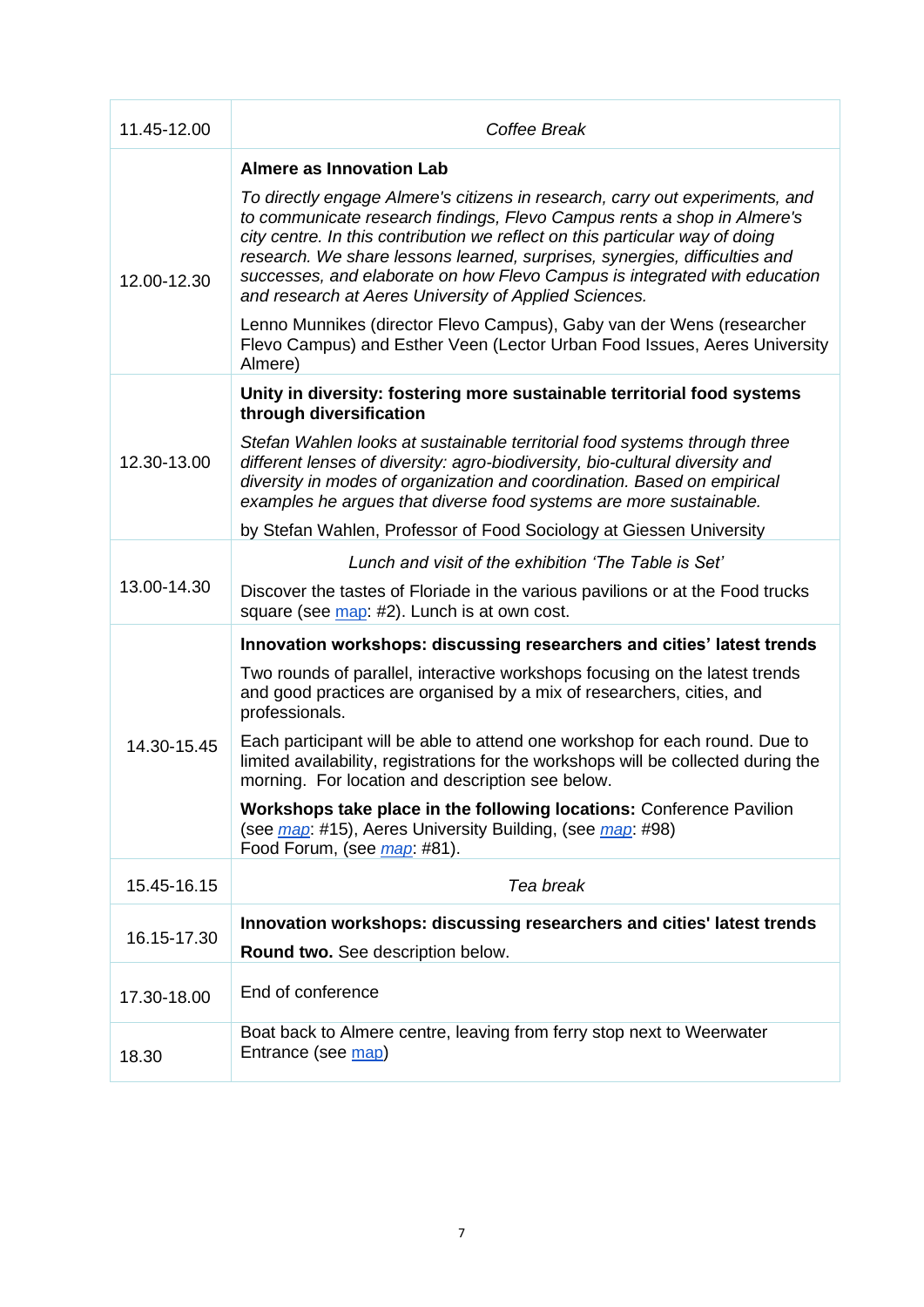## **Workshops description:**

### **ROUND 1, 14.30 - 15.45**

| <b>Room</b>                                                                           | <b>Workshop</b>                                                                                                                                                                                                                                                                                                                                                |
|---------------------------------------------------------------------------------------|----------------------------------------------------------------------------------------------------------------------------------------------------------------------------------------------------------------------------------------------------------------------------------------------------------------------------------------------------------------|
| Conference<br>Pavilion (see<br>map: #15)                                              | 1. Master Class with Carolyn Steel, Author of Hungry City and Sitopia<br>Thinker on food and cities Carolyn Steel will present the main lines of a new essay<br>that she wrote for Flevo Campus                                                                                                                                                                |
| Food Forum<br>(see <i>map</i> : #81)                                                  | 2. Cooking demonstration on Sustainable gastronomy and Decolonial Food<br>with chefs from Valencia and Almere                                                                                                                                                                                                                                                  |
|                                                                                       | Steve Anderson (Ma Khin Café & Baalbec restaurant, Valencia) and Sharon de<br>Miranda (Food Forum, Floriade Almere)                                                                                                                                                                                                                                            |
| Aeres<br>University<br><b>Building</b><br>(see <i>map</i> : #98)<br>Room 4.02         | 3. The Changing Appetite of Almere - Diving Deep into the challenges and<br>lessons of the Almere food system with young researchers                                                                                                                                                                                                                           |
|                                                                                       | Anke Brons, Koen van der Gaast and Jan-Eelco Jansma, PhD's Food and Healthy<br>Living Aeres University of Applied Sciences                                                                                                                                                                                                                                     |
| Aeres<br><b>University</b><br><b>Building</b><br>(see <i>map</i> : #98)<br>Room -1.12 | 4. Aeres Citizen's Lab: How does Sensory experience influence your food<br>behaviour?                                                                                                                                                                                                                                                                          |
|                                                                                       | Many of our daily food choices are unconscious. Why does something taste the<br>way it does? And why is it hard to control ourselves when a bowl of cookies is in<br>front of us? In this workshop we consciously look at our behaviour and the way we<br>experience our food.                                                                                 |
|                                                                                       | Laura van Zonneveld and Ageeth Soldaat, Aeres University of Applied Sciences                                                                                                                                                                                                                                                                                   |
| Aeres<br>University<br><b>Building</b><br>(see <i>map</i> : #98)<br>Room 4.03         | 5. Ecological Footprint calculator: the basis for a sustainable future                                                                                                                                                                                                                                                                                         |
|                                                                                       | Food consumption is one of the main challenges of our ecological footprint. In 2013<br>Guimarães implemented a new Governance ecosystem to reinforce citizens'<br>engagement: the ecological Footprint calculator is a tool that allows citizens and<br>the municipality to develop a course of action that enables them to follow a more<br>sustainable path. |
|                                                                                       | The tool is a part of Guimarães's local action sustainable plan and it is a bottom-up<br>strategy that increases local knowledge on food consumption. It serves mainly as a<br>means of diagnosis and monitoring of individual ecological footprint, facilitating the<br>prioritisation of actions to be taken as well as raising awareness among citizens.    |
|                                                                                       | Informal chat led by Luis Pliteiro, city of Guimarães                                                                                                                                                                                                                                                                                                          |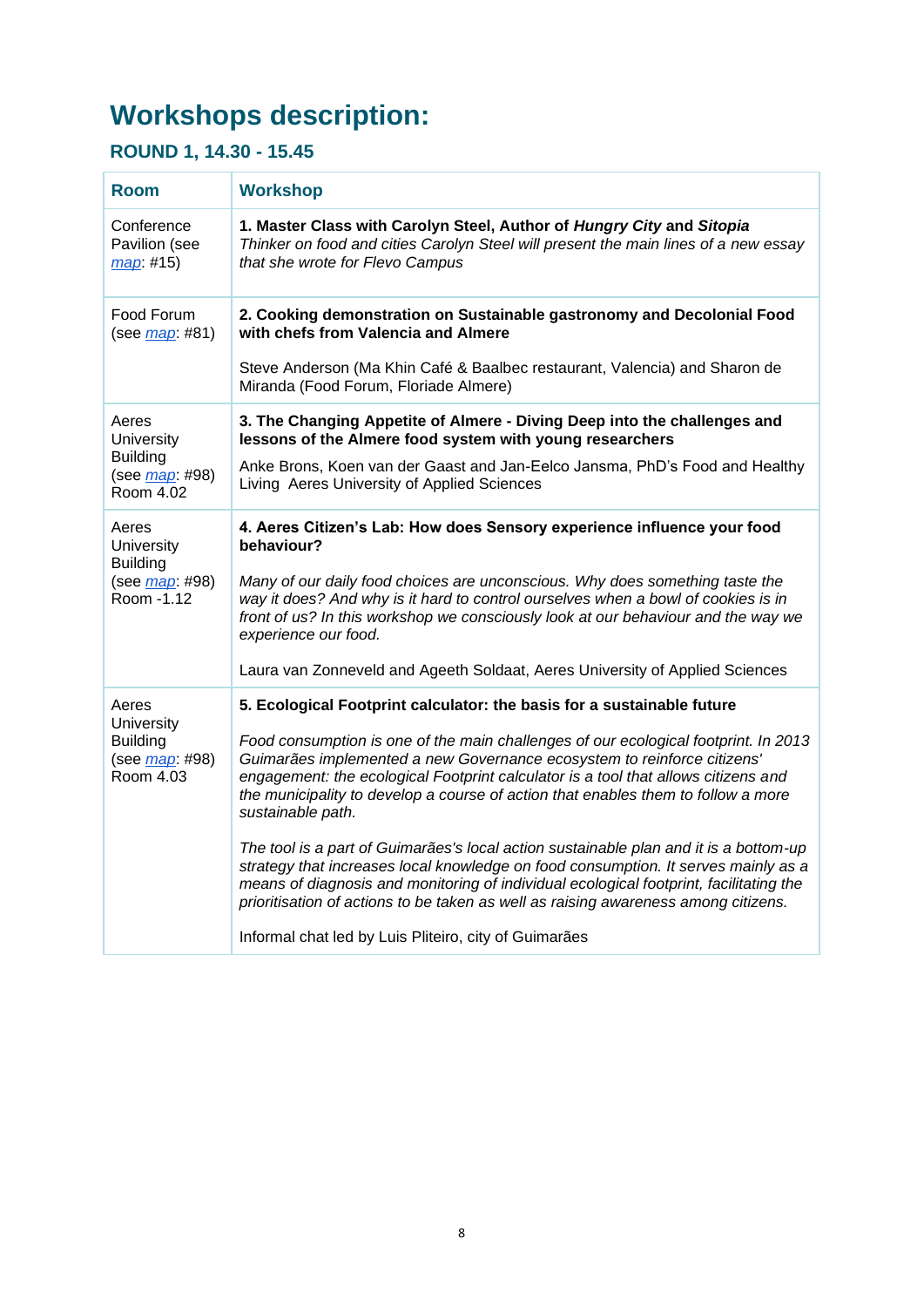### **ROUND 2, 16.15 - 17.30**

| <b>Room</b>                                                                         | <b>Workshop</b>                                                                                                                                                                                                                                                                                                                                                                                                                                                                                                                                                                                            |
|-------------------------------------------------------------------------------------|------------------------------------------------------------------------------------------------------------------------------------------------------------------------------------------------------------------------------------------------------------------------------------------------------------------------------------------------------------------------------------------------------------------------------------------------------------------------------------------------------------------------------------------------------------------------------------------------------------|
| Conference<br>Pavilion (see<br>map: #15)                                            | 1. Tipping the balance in the football canteen: Dealing with the meatball and<br>its lovers through Emotion Networking,                                                                                                                                                                                                                                                                                                                                                                                                                                                                                    |
|                                                                                     | A call for change is often met with resistance. Especially when it comes to meat,<br>which is deeply rooted in our culture and woven into our identities. In this<br>workshop, we're going to experience the method of Emotion Networking and its<br>potential to bring about constructive dialogue between a pluriform group of<br>stakeholders.                                                                                                                                                                                                                                                          |
|                                                                                     | team Reinwardt Academy and Yolie Michielsen, PhD Wageningen University.                                                                                                                                                                                                                                                                                                                                                                                                                                                                                                                                    |
| <b>Aeres University</b><br><b>Building</b><br>(see <u>map</u> : #98)<br>Room - 1.12 | 2. Aeres Citizen's Lab: How does Sensory experience influence your food<br>behaviour?                                                                                                                                                                                                                                                                                                                                                                                                                                                                                                                      |
|                                                                                     | Many of our daily food choices are unconscious. Why does something taste the<br>way it does? And why is it hard to control ourselves when a bowl of cookies is in<br>front of us? In this workshop, we consciously look at our behavior and the way we<br>experience our food.                                                                                                                                                                                                                                                                                                                             |
|                                                                                     | Laura van Zonneveld and Ageeth Soldaat, Aeres University of Applied Sciences                                                                                                                                                                                                                                                                                                                                                                                                                                                                                                                               |
| <b>Aeres University</b><br><b>Building</b><br>(see <i>map</i> : #98)<br>Room 4.02   | 3. Food procurement: how to bring cities experience to Europe and influence<br>the European legislation on minimum mandatory food procurement criteria<br>part of the Farm to Fork.                                                                                                                                                                                                                                                                                                                                                                                                                        |
|                                                                                     | The European Commission is looking to introduce minimum mandatory food<br>procurement criteria as part of the EU sustainable food system legislation. Which<br>criteria should be introduced and how this will affect the work of cities?                                                                                                                                                                                                                                                                                                                                                                  |
|                                                                                     | informal chat led by Giorgia Dalla Libera, from ICLEI-local government for<br>sustainability and Anja De Cunto, Eurocities                                                                                                                                                                                                                                                                                                                                                                                                                                                                                 |
| <b>Aeres University</b><br><b>Building</b>                                          | 4. People's Canteen Almere: Food as a public good?                                                                                                                                                                                                                                                                                                                                                                                                                                                                                                                                                         |
| (see <i>map</i> : #98)<br>Room 4.03                                                 | Is it desirable and possible to develop a new public service for better food, similar<br>to social housing or public transport? Based on the idea that equal access to<br>healthy and sustainable food is a public task and that a basic provision could<br>facilitate eating differently across society and in a more culturally diverse way?<br>The People's canteen is an eating place in the heart of Almere supported by Flevo<br>Campus that investigates this idea and wants to become a new basic facility for<br>good and affordable food.                                                        |
|                                                                                     | Floris Visser, People's Canteen Almere                                                                                                                                                                                                                                                                                                                                                                                                                                                                                                                                                                     |
| <b>Aeres University</b><br><b>Building</b>                                          | 5. Milan Pact Awards as a tool for best practice exchange                                                                                                                                                                                                                                                                                                                                                                                                                                                                                                                                                  |
| (see <i>map</i> : #98)<br>Room 4.04                                                 | The Milan Pact Awards are one of the most effective tools to foster city to city<br>cooperation and encourage cities' exchange of best practices within the Milan<br>Urban Food Policy Pact. The workshop will provide an in-depth presentation of the<br>current 2022 call for submission as well as an overview of the most representative<br>and interesting MPA European practices in past editions in the different MUFPP<br>categories. The aim of the MPA is to inspire action in other cities so policymakers<br>and city officers will have hands-on experience of best food practices in Europe. |
|                                                                                     | Filippo Gavazzeni, Milan Urban Food Policy Pact secretariat                                                                                                                                                                                                                                                                                                                                                                                                                                                                                                                                                |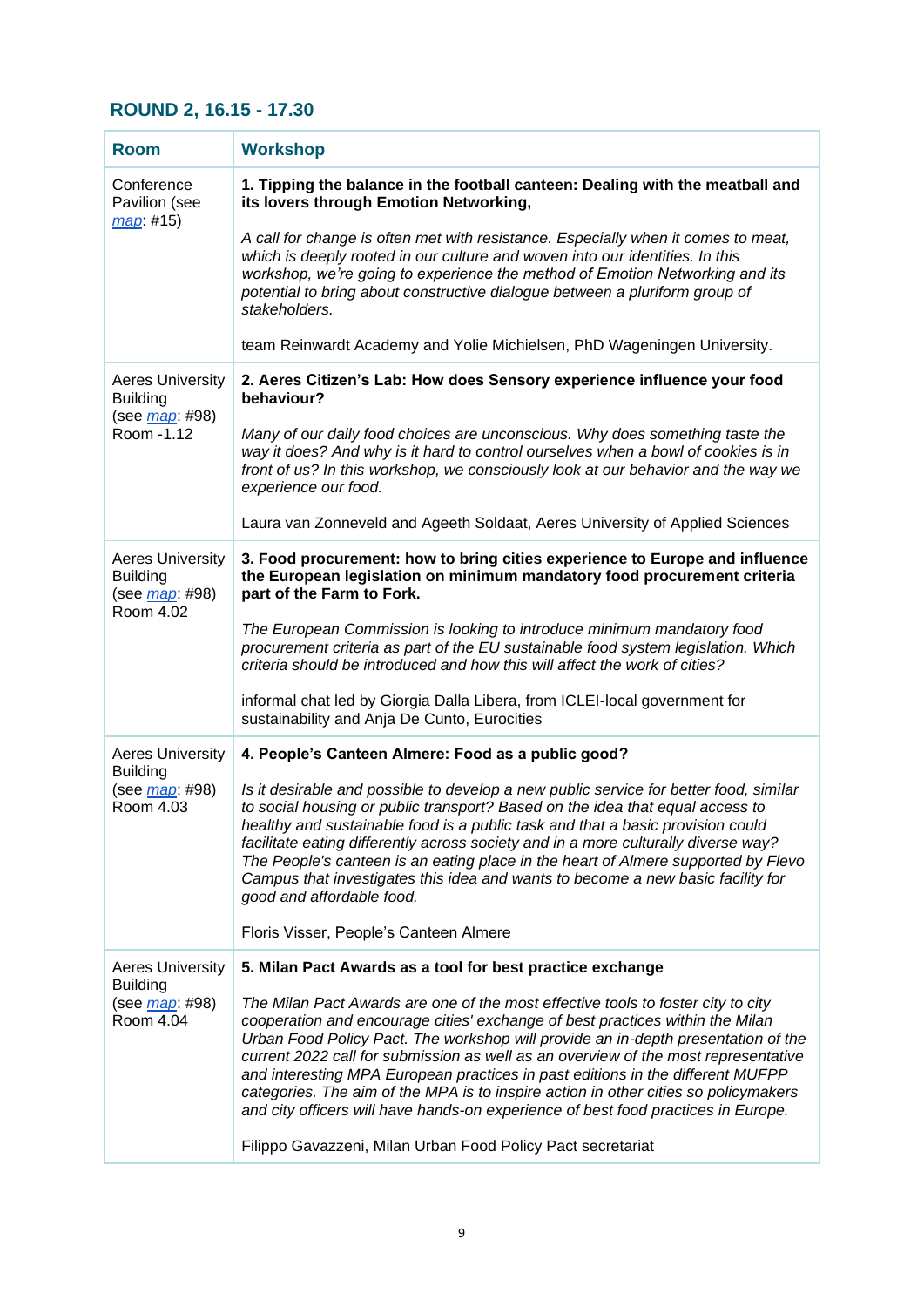## **24 June 2022: Study visit of Almere and Flevoland**

Duration of the visits 9.30-13.00 Meeting point: Leonardo hotel Address: Koetsierbaan 2, 1315 SE Almere, Netherlands

The study visit combines two innovative experiences on urban and regional food system development in Almere and the surrounding Flevoland region.

The Oosterwold area, situated at the fringe of Almere city. Oosterwold is a new neighbourhood of Almere, developed with an innovative bottom-up urban planning approach in which citizen initiative to combine residential use with urban agriculture is promoted and a condition for building. Oosterwold is foreseen to provide 10% of the food basket of Almere in the near future. Oosterwold has developed into an interesting living lab for urban food production with new dynamics and challenges including producer networks and short supply chains

Visit through the polder of Flevoland, which is one of the most dynamic rural areas in the Netherland combining production of potatoes and onions for world markets with the strongest organic product sector of the Netherlands and also innovative models of land-use and sustainable agriculture. A visit is made to the Farm of the Future, developing agroecological production methods for the future, including strip cropping, biodiversity preservation, agroforestry and precision agriculture techniques based on the use of big data and drones.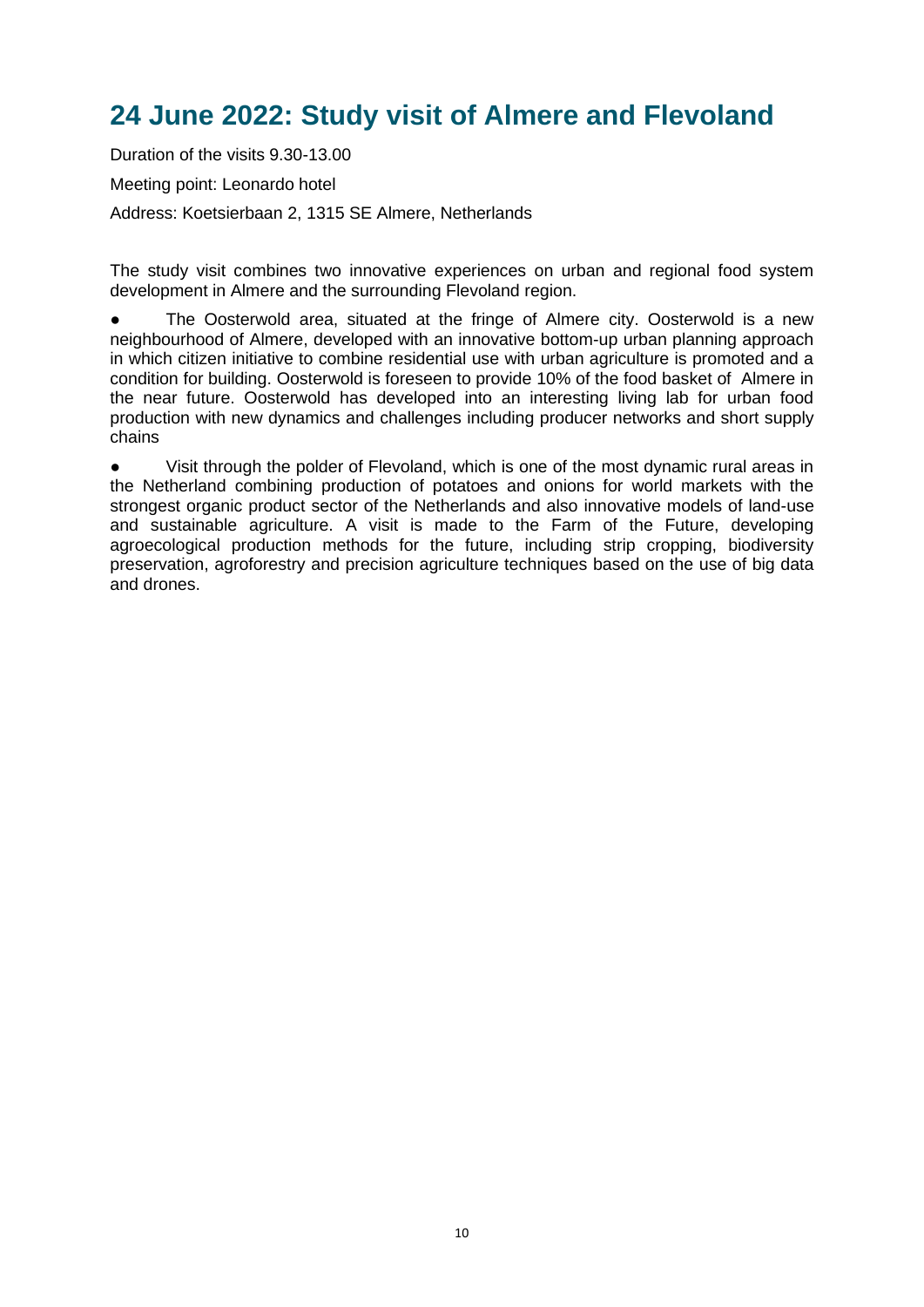### **Practical information for your visit**

Most up to date [practical information](https://floriade.com/en/practical-information/) you will find on the website of the Floriade Expo 2022. Herewith a short summary of the possibilities on travel and accommodation.

### **Address and Route**

Floriade is centrally located in Almere in the Amsterdam Metropolitan Area, right next to the A6 motorway. The Expo is situated 30 km from Amsterdam and 45 km from Schiphol International Airport. Floriade is easy to reach in different ways.

The full address of the Floriade (Weerwater Entrance) is Arboretum West 100, Almere.

#### *Transport from Almere to Exhibition location*

There are several ways to travel from and to the Floriade. If you are staying in Almere city centre or come by public transport we strongly advise you to travel to the Floriade venue by [ferry boat a](https://floriade.com/en/price-information/boat/)cross the Weerwater. There are regular boat services, but for the event, we organise special boat services in the morning and afternoon. The meeting point for the morning boat is between 8.45 - 9.00 in front of Strand22 *(Esplanade 14, Almere)*

If you cannot make the special boat for the conference at 9.00, you can travel with a regular boat service, but you need to buy a ticket for that [here.](https://floriade.com/en/price-information/boat/) The boat returning to the city leaves at 21.00 after dinner on Wednesday and on thursday at 18.30 from the ferry stop next to the Weerwater entrance. If you want to return with an earlier regular service you need to buy a ticket for that [here.](https://floriade.com/en/price-information/boat/)

#### *Shuttle services from Almere Centrum to Exhibition Location*

From Almere Centrum train station there is also the option to catch a [shuttle bus](https://floriade.com/en/price-information/boat/%20https:/floriade.com/en/price-information/shuttle-bus/) from the train station as an alternative for [the ferry a](https://floriade.com/en/price-information/boat/)cross the Weerwater.



Additional travel options are by [public transport,](https://floriade.com/en/address-and-route/public-transport/) [car](https://floriade.com/en/address-and-route/by-car/) or even (the true Dutch way) [by bike.](https://floriade.com/en/address-and-route/by-bike/) If you are staying in Amsterdam, there's also an option to catch a [touring car](https://floriade.com/en/address-and-route/by-touring-bus-from-amsterdam/) directly to the venue.

### **Accommodation**

There are plenty of hotels and B&B's in and around Almere. Visit [the website of Visit Almere](https://www.visitalmere.com/en/plan/staying-overnight) for more information. Do you prefer to stay in Amsterdam? Then [visit the Iamsterdam website](https://www.iamsterdam.com/en/plan-your-trip/where-to-stay) for your stay,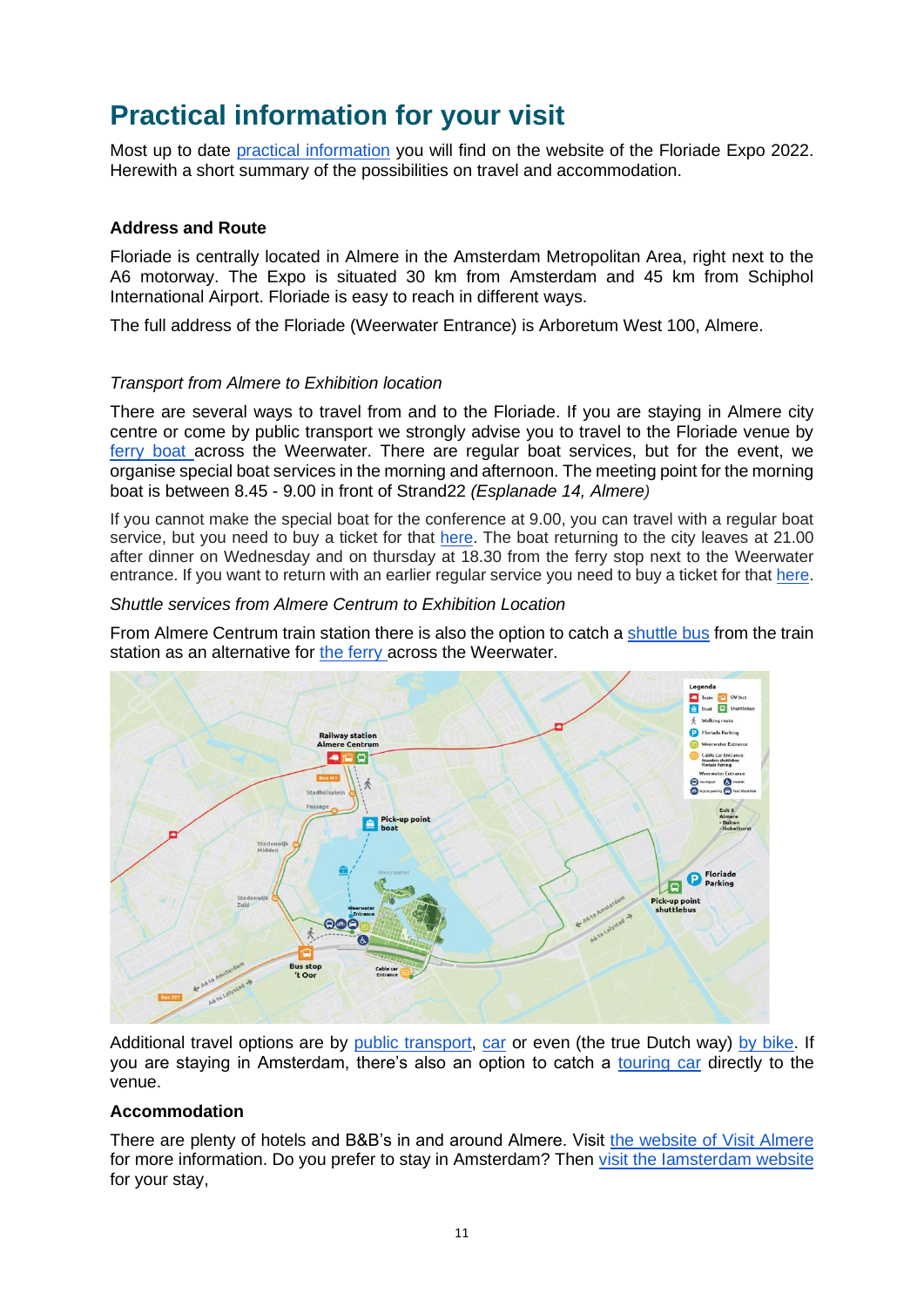### **Map**

Here is an [interactive digital map](https://floriade.com/en/map/) of the expo terrain (also downloadable in JPG-format). Buildings and pavillons are indicated in numbers, see als in the meeting program.



### **Visiting with disabilities**

The Floriade is accessible for people with disabilities. Please find information about facilities and accessibility on [this page.](https://floriade.com/en/practical-information/visitors-with-disabilities/) Please let us know to ensure that conference venues are accessible as well.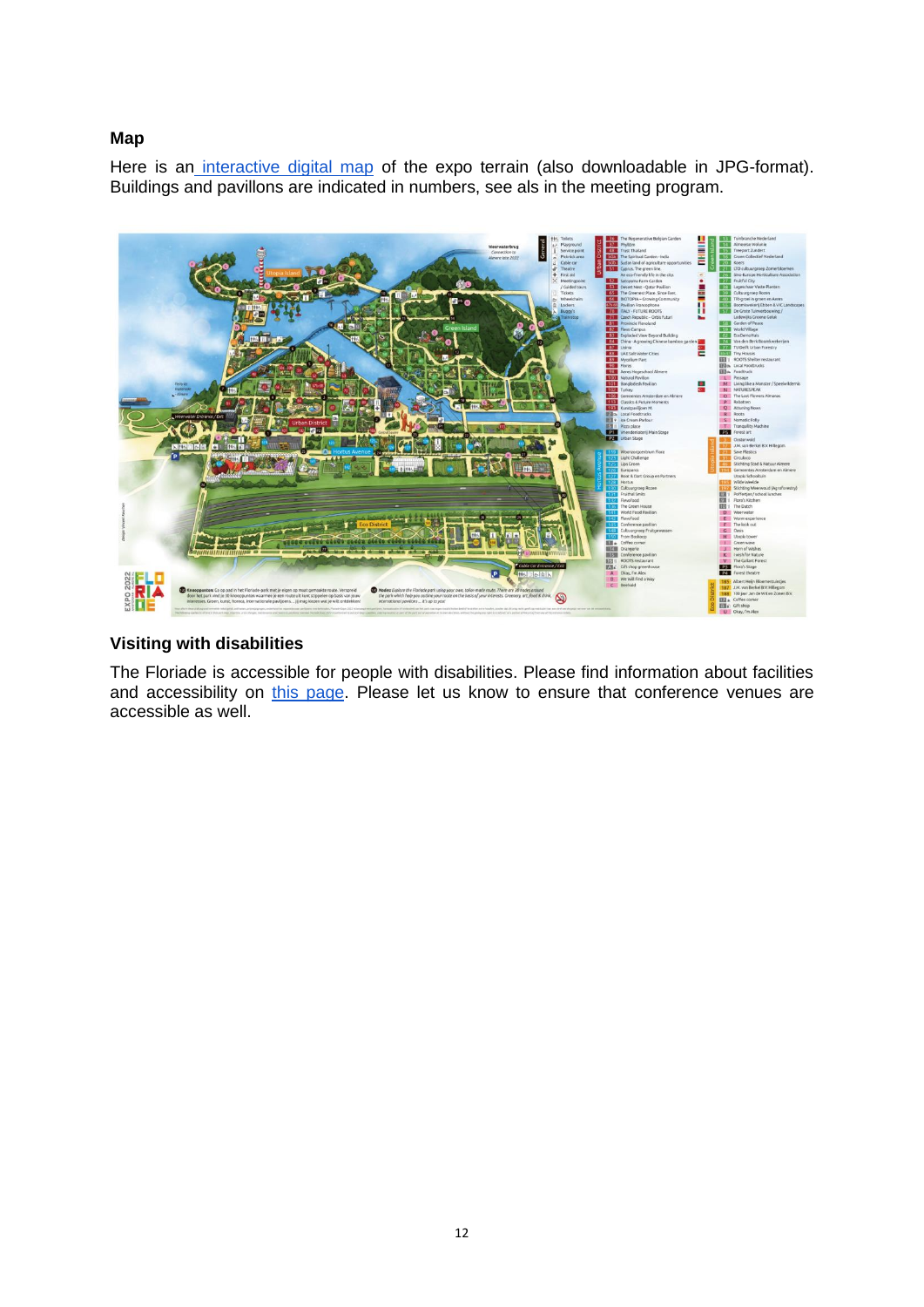## **Background information**

### **Eurocities Working Group Food**

The Eurocities Working Group Food is a **creative hub of food policy knowledge** where information, ideas and good practices can be shared and investigating innovative solutions for urban food challenges. The Working Group is the European regional fora of the **Milan Urban Food Policy Pact**, the coalition of more than 200 cities worldwide committed to develop innovative food policy towards sustainable food systems. The network organises European advocacy actions, common EU projects and training meetings for food policy officers on specific topics for food policy implementation.

### **The Milan Urban Food Policy Pact - MUFPP**

Cities and their metropolitan areas face similar challenges and seek appropriate solutions for their specific geographical and socio-economic contexts. Signatories, national and international players meet and exchange regularly also within their respective regions, taking an important step in localising the MUFPP recommended actions. From this perspective, the MUFPP Regional Fora are a formidable expression of the diversity and regional vivacity of Milan Pact cities.

So far European signatory cities gathered many times, under the framework of the Eurocities Working Group Food and alongside the MUFPP annual gathering.

### **The Food Trails project**

Food Trails, a four-year project brings together a Consortium of 19 partners (including 11 EU cities, 3 universities and 5 prominent food system stakeholders), which will be followed by another 21 worldwide cities. Food Trails will provide city and regional governments and other agents of change with evidence-based policy narratives, co-designed and verified through the activities of 11 multi-objective and multi-actor Living Labs committed to addressing the 4 priority areas of the flagship FOOD 2030 framework. [www.foodtrails.milanurbanfoodpolicypact.org](http://www.foodtrails.milanurbanfoodpolicypact.org/)

The Food Trails project has been funded by Horizon 2020 Grant Agreement n. 101000812

### **EUROPEAN POLICY FRAMEWORKS**

● **FOOD 2030** the research and innovation policy of the EU Commission (DG Research) active on circularity, nutrition, innovation and climate of the European food system

*[https://ec.europa.eu/info/research-and-innovation/research-area/food-systems/food-2030\\_en](https://ec.europa.eu/info/research-and-innovation/research-area/food-systems/food-2030_en)*

● **Farm to Fork Strategy** (part of the Green Deal) the strategy on food system towards a more inclusive and sustainable goals *[https://ec.europa.eu/food/farm2fork\\_en](https://ec.europa.eu/food/farm2fork_en)*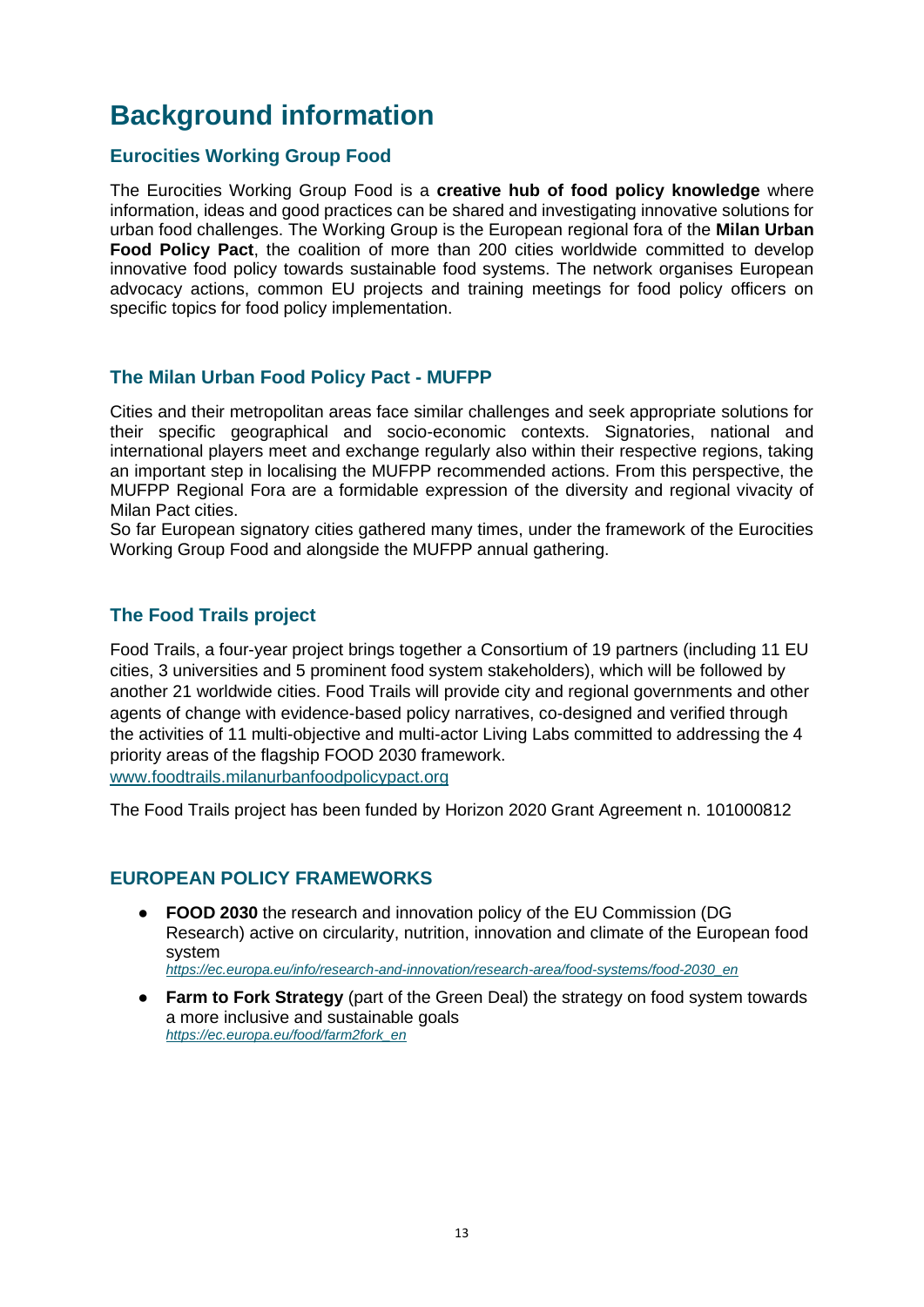### **FLORIADE EXPO 2022**

For six months, from 14 April until 9 October 2022, Almere is the stage for the International Horticultural Exhibition Floriade Expo 2022. During the Floriade, the Dutch horticulture sector, together with national and international partners, show green solutions that can make our cities more fun, liveable and sustainable.

The theme of "Growing Green Cities" that is central to the 60-hectare site presents the creative, green, sustainable solutions required to make this a reality. This theme is more important than ever. By 2050, some 68% of the global population will live in cities on a mere 2% of the earth's surface area. Floriade aims to inspire visitors to live a greener, healthier lives, according to four sub-themes:

- Greening the City: more greenery
- Feeding the City: improved food supplies
- Healthying the City: more conscious living
- Energising the City: smarter energy supplies

More than 400 national and international participants showcase their latest green innovations, solutions and applications. From state-of-the-art solar roof tiles to amazing vertical façade gardens and from the best ways to grow tomatoes to the latest pruning techniques. You can see, taste and experience it all at Floriade. Visitors will be touched by what they see, smell and taste. Inspiring gardens, conferences, workshops and exhibitions are mixed with impressive attractions, surprising tasting sessions, art and culture.

### **Almere work on food:**

Almere promotes a sustainable food economy that benefits all. Large volumes of food are being produced just outside Almere, but their economic value to the city is still relatively low, also in employment terms. Most of the food produced here is exported. We can substantially increase the economic value to the city of Almere by processing and consuming a larger portion locally.

Almere promotes healthy alternatives for all In Almere, 19% of children in the 4 to 11 age bracket and 20% of youngsters aged between 12 and 16 are moderately or seriously overweight. The food choices we make are driven mainly by our upbringing and education, food information, and our food environment. It is the municipality's ambition to make healthy food choices attractive, affordable and accessible to all Almere's residents.

Almere promotes pride in local and regional products and initiatives We aim to promote pride in produce from the city of Almere and the province of Flevoland by increasing people's exposure to what is available, introducing them to Flevoland's special flavours and the stories behind products. In addition to giving more visibility to the product range, the municipality will work actively to improve how it identifies and maps consumer needs on local and regional levels.